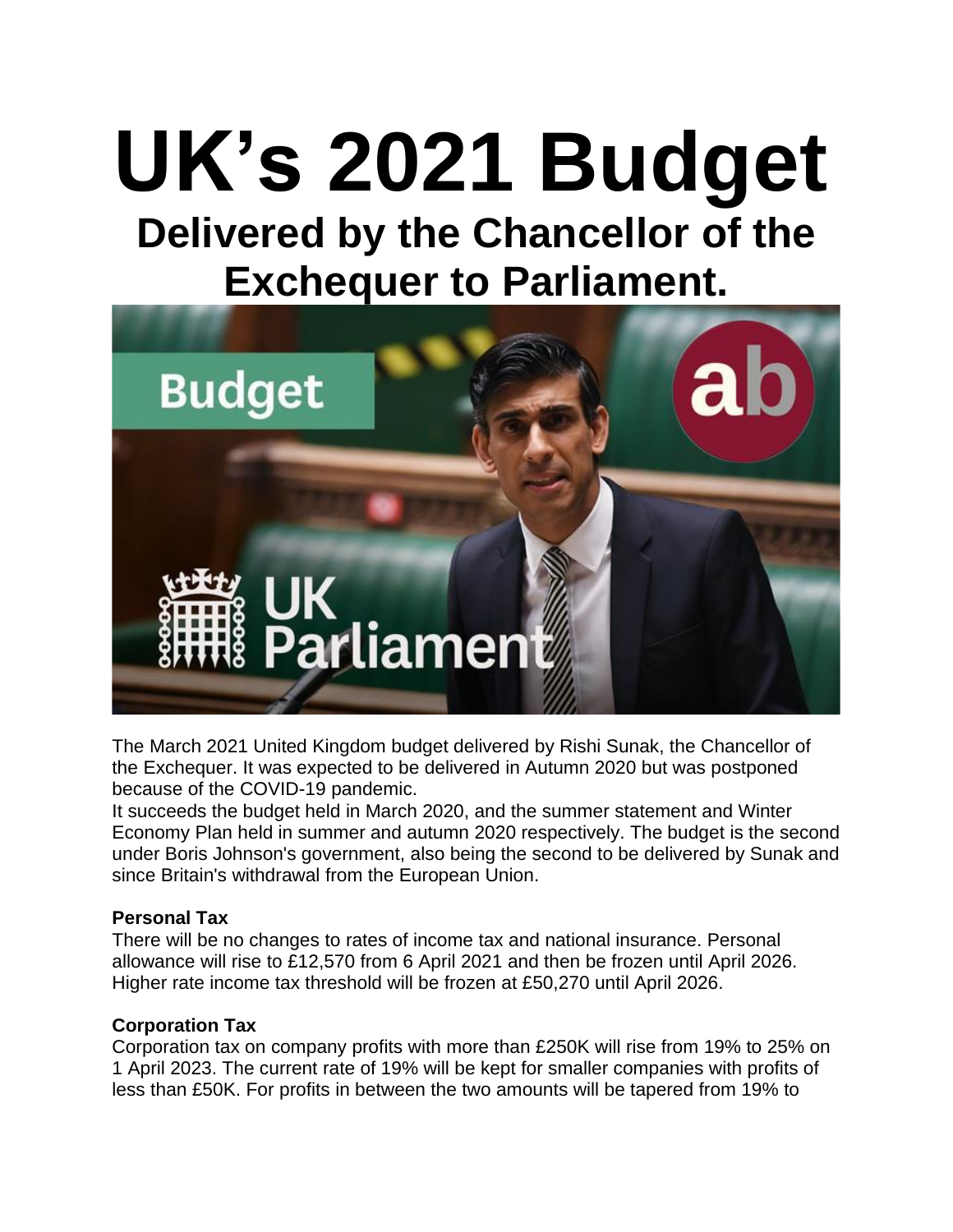25%. It should be noted that a company may be able to optimise its tax position by changing its accounting period, deferring tax relief claims or accelerating plans to dispose of assets pregnant with chargeable gains.

A "super deduction" of 130% for investment in qualifying machinery will be available for companies against their taxable income for the two years from April 2021.

The ability to generate a tax refund by carrying back a trading loss is extended from a 1 year carry back to 3 year carry-back for company accounting periods ending between 1 April 2020 and 31 March 2022 thereby potentially generating repayments for tax paid for two additional years.

## **Furlough**

The furlough scheme will be extended until the end of September from the current end date of 30 April. The government will continue paying 80% of employees' wages for hours which they cannot work. However, employers will need to contribute 10% for those hours in July and 20% in August and September.

## **Self Employed**

The support for the self-employed will also be extended until the end of September. The fourth Self-Employment Income Support Scheme (SEISS) grant will be set at 80% of 3 months' average trading profits, paid out in a single instalment, capped at £7,500. The fourth grant will take into account 2019/20 tax returns and will be open to those who became self-employed in the 2019/20 tax year. The rest of the eligibility criteria remain unchanged. The online claims service will be available from late April 2021 until 31 May 2021.

There will be a fifth and final grant covering May to September and it will be available to claim from late July. This amount will be determined by how much the turnover has been reduced in the year April 2020 to April 2021.

# **VAT**

VAT Registration Thresholds The VAT registration threshold will remain at £85,000 until 31 March 2024. The VAT de-registration threshold will remain at £83,000 until 31 March 2024.

Businesses who are trading close to the registration threshold should continue to monitor their turnover level. Some businesses will undoubtedly be required to register earlier than they otherwise might have as a result of the freeze in this limit.

## **Introduction of a new reduced rate of VAT for hospitality, holiday accommodation and attractions**

The temporary reduced rate for the hospitality industry will be extended for a further sixmonth period at 5% until 30 September 2021.

A new reduced rate of 12.5% will then be introduced which will end on 31 March 2022.